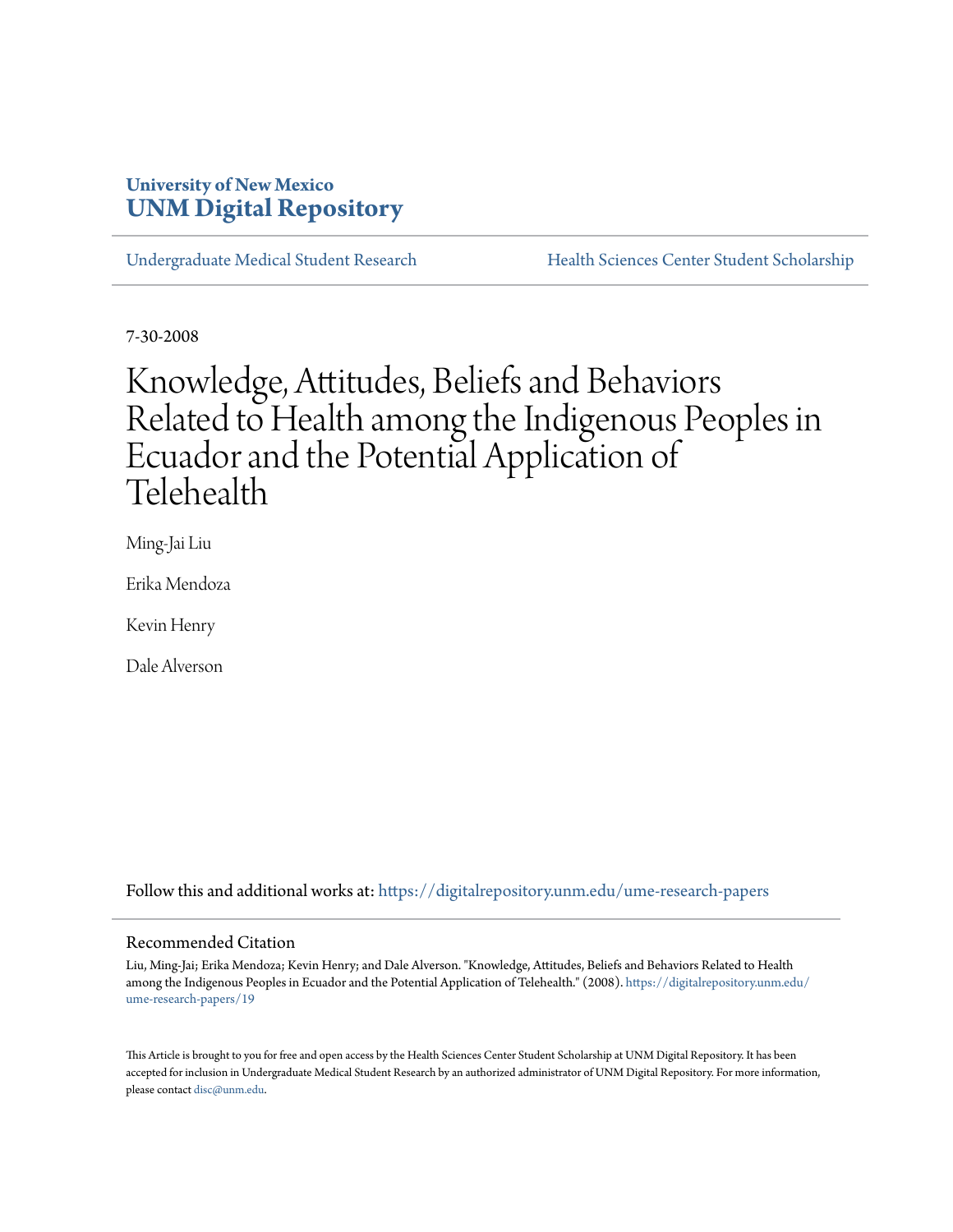**Knowledge, Attitudes, Beliefs and Behaviors Related to Health among the Indigenous Peoples in Ecuador and the Potential Application of Telehealth** 

> Mentor: Dale Alverson, MD Students: Kevin Henry Ming-Jai Liu Erika Mendoza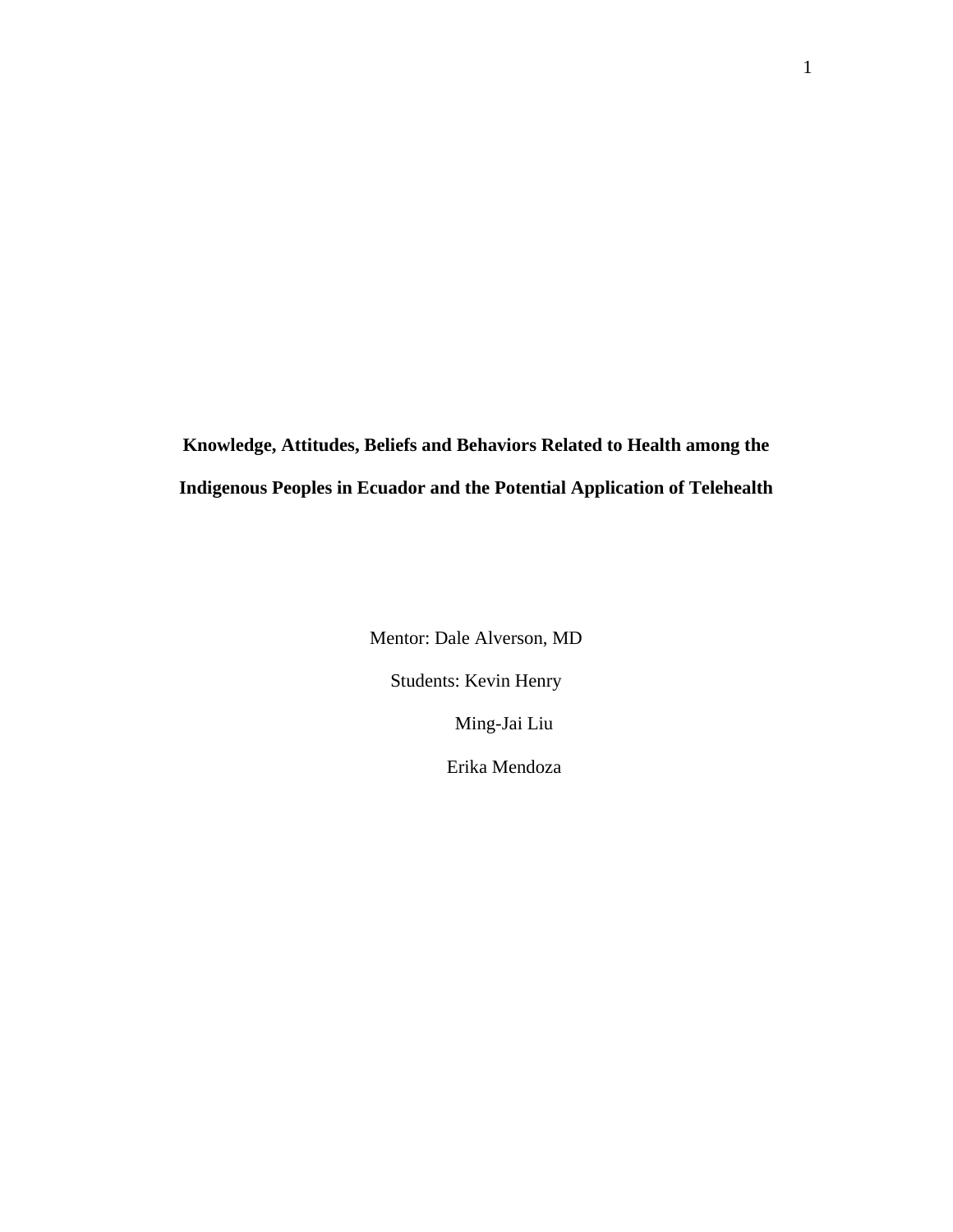#### **ABSTRACT:**

**There is much concern of health effects related to gas drilling in the provinces of Ecuador. Recent research has shown a possible correlation between oil drilling and a multitude of health problems (1). Cancer rates in particular may be elevated in populations exposed to the drilling pollutants; while intriguing, this research remains inconclusive in large partly because of difficulties in diagnosing cancer among other health problems in rural populations, but also due to local people's perception of exposure. It has been determined that previous explorations between petroleum and cancer had not been approached directly in terms of taking indigenous peoples knowledge, attitude, behavior, and beliefs (KABB) into account, which is vital in shaping their identity and entity as a whole, particularly in the intersections of medical, ecological-environmental, and cultural-historical trajectories. Upon further investigation in the current literature and discussion with the local experts in the fields of anthropology and epidemiology, it is identified that the perception of illness and its implication in terms of KABB must be assessed and taken under consideration before the true prevalence of cancer in this region can be measured to its true extent. This research will therefore aim to lay the groundwork by conducting interviews utilizing surveys developed to assess the KABB of local people through healthcare providers and indigenous healers. Targeted interviewees will be from the following key figures of the local healthcare system: Physicians, nurses, promotores, shamans (Indigenous healers), Quito's epidemiologists, public health officials, oncologists. The KABB of the indigenous healers will be compared to those of western-trained healthcare providers and scientists. Targeted locales will be major cities such as Quito and rural areas in the Oriente. We will also enlist the help of students at Universidad Tecnologica Equinoccial (UTE), Equinoccial Technological University in Quito using Telehealth Video-Telephone-Conferencing (VTC) and Internet to share project progress, discuss issues, and to share information. The result will be valuable for future endeavor to further investigate the link between petroleum exploration and its carcinogenic effects on local population, as well as to establish the true prevalence of cancer due to petroleum exploration. This research also could help prevent a major health crisis, similar to the once-unknown deleterious effects of tobacco use along with its far-reaching medical-legal aftermath of unprecedented cases of litigations. It is hoped that this research will serve as a forerunner in qualitative research utilizing KABB model to explore area of complicated human-environment-diseases interactions; and thereby to shed light into the ambiguous relationship between cultural beliefs, petroleum exploration, and cancer in Ecuador. The study was aimed at laying the groundwork for future focused research to address critical health issues among the people affected. Results of the surveys showed that the concerns related to petroleum drilling and its effects on the environment and health is less tantamount in the urban areas compared to the rural communities near the drilling areas. Independent of the petroleum drilling activities, we found that the major health problems are related to poverty, malnutrition, unclean water, and a variety of potentially preventable infections. Solutions include improved education, prevention, better nutrition, sanitized water and local economic development. We**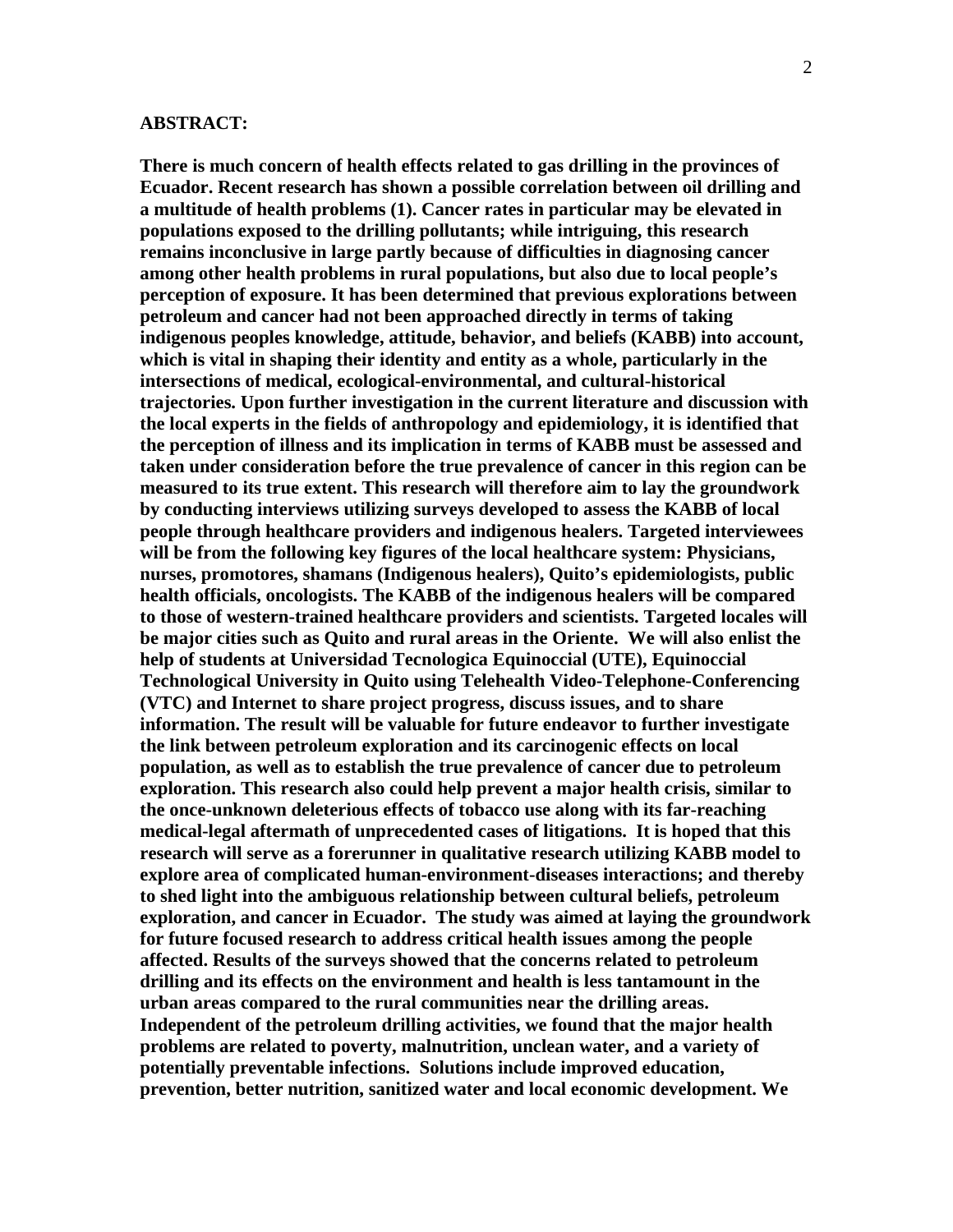**plan to apply Telehealth technologies to create a collaborative knowledge network and address these issues more efficiently.** 

#### **INTRODUCTION:**

The oil development in the Amazon region of Ecuador has led to significant environmental and health concerns. There is much concern of health effects related to gas drilling in the provinces of Ecuador. Research has shown that they are closely interconnected.

 For many years residents of the oil-producing areas of the Ecuadorian Amazon have raised concerns over pollution related to oil development. Both peasants and indigenous people have reported that many local streams and rivers, once rich in fish, now support little or no aquatic life; further, cattle are reported to be dying from drinking from contaminated streams and rivers. These are typically the same waters that people use for drinking, cooking, and bathing (1). Residents have also reported that bathing in the river waters causes skin rashes, especially after heavy rains, which accelerate the flow of wastes from nearby pits into the streams (2). In 1993 a community health workers association in the Ecuadorian Amazon conducted a descriptive study in its communities. The study suggested that, compared to communities free from oil exploitation, communities in oil-producing areas had elevated morbidity rates, with a higher occurrence of abortion, dermatitis, skin mycosis, and malnutrition, as well as higher mortality rates (3).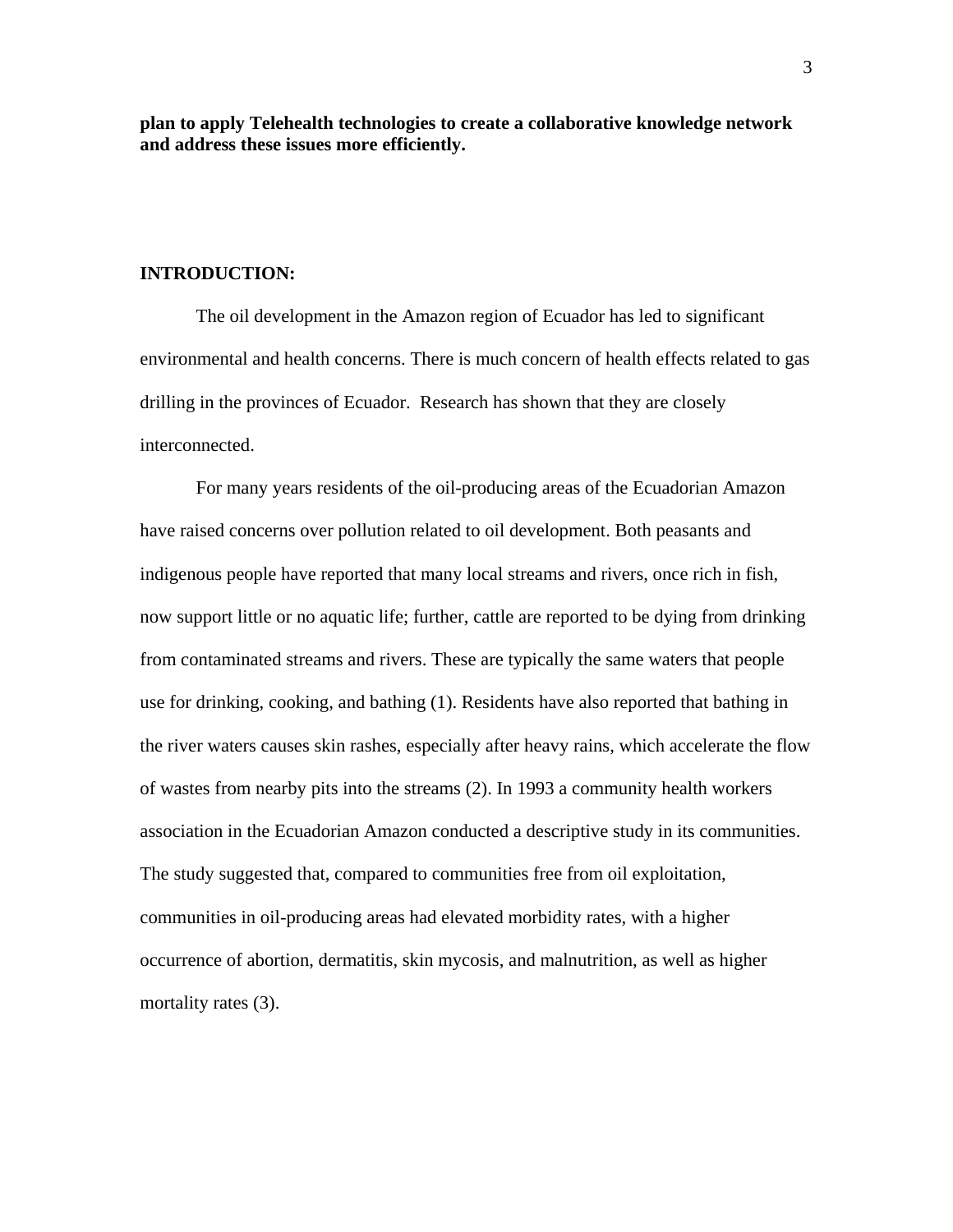In 1994 the Center for Economic and Social Rights released a study reporting skin problems (dermatosis) in the population in the Ecuadorian Amazon, apparently related to crude oil contamination of local rivers (4).

 The "Manuel Amunárriz" Institute of Epidemiology and Community Health has been involved in a research process to assess the potential health impact of oil pollution in communities near oil fields. In the first of these studies, women living in communities near oil fields reported higher rates of various physical symptoms than did women in control areas. These symptoms included skin mycosis, tiredness, itchy nose, sore throat, headache, red eyes, ear pain, diarrhea, and gastritis. After adjustment for possible confounding factors, the symptoms significantly associated with exposure were those expected from known toxicological effects of oil (5). Another study found that the risk of spontaneous abortions was 2.5 times as high in women living in the proximity of oil fields (6).

 Research done in 1998 found an excess of cancers among males in a village located in an oil producing area in the Oriente region (7). Another study, from 2000, examined the differences in cancer incidences over the period of 1985 to 1998 in the Amazon region of Ecuador. This study found a significantly higher overall incidence of cancer in both men and women in the divisions of provinces where oil exploitation had been going on for at least 20 years. Significantly elevated levels were observed for cancers of the stomach, rectum, skin melanoma, soft tissue, and kidney in men and for cancers of the cervix and lymph nodes in women. An increase in hematopoietic cancers was observed in children (8).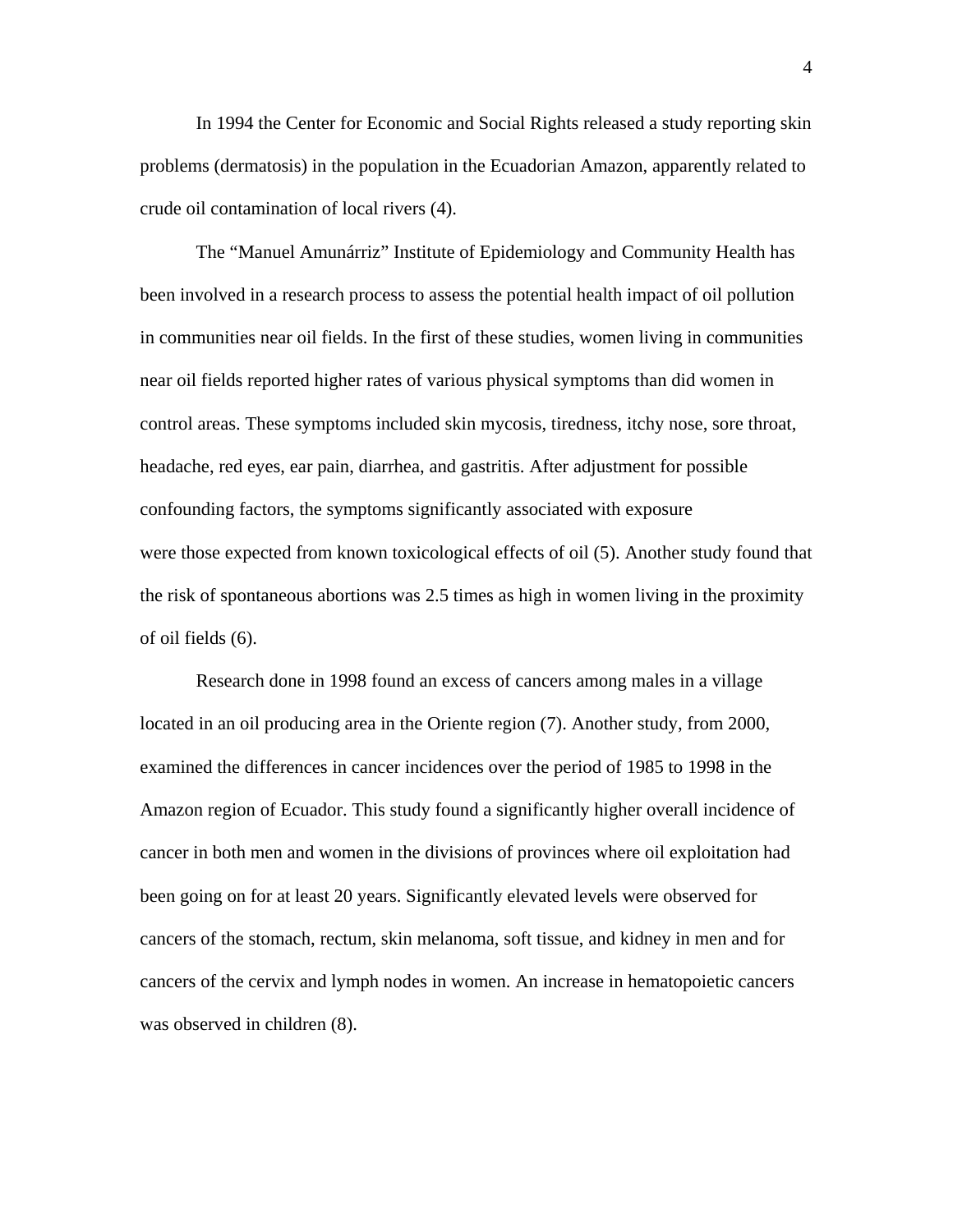Tension continues to exist between economic development and environmental protection, health promotion and disease prevention. Peasants and indigenous people from the Amazon have presented their complaints to various administrations of the national Government of Ecuador. Through their own organizations and with support from national environmental groups, Oriente residents have demanded that the companies clean up the environmental pollution and compensate them for damages caused by oilrelated contamination. The measures adopted so far by oil companies and the various administrations of the national Government have been described as "patches," such as covering some waste pits, building some schools, and constructing roads, all without facing the root causes of the problem (9,10).

 The public health concerns seen in Ecuador could be relevant throughout the world, wherever there is gas and oil drilling in the vicinity of local populations. As indicated in the recent studies, public health problems very likely do exist. However, the studies failed to demonstrate a link between oil and cancer because the epidemiological database does not include adequate information on human exposures. We hope to elucidate the KABB of the population at risk and to establish a link for further studies to prevent unnecessary health problems from the expansion of unregulated oil exploitation in Ecuador(11). This study will provide a pioneering first step in reaching this goal.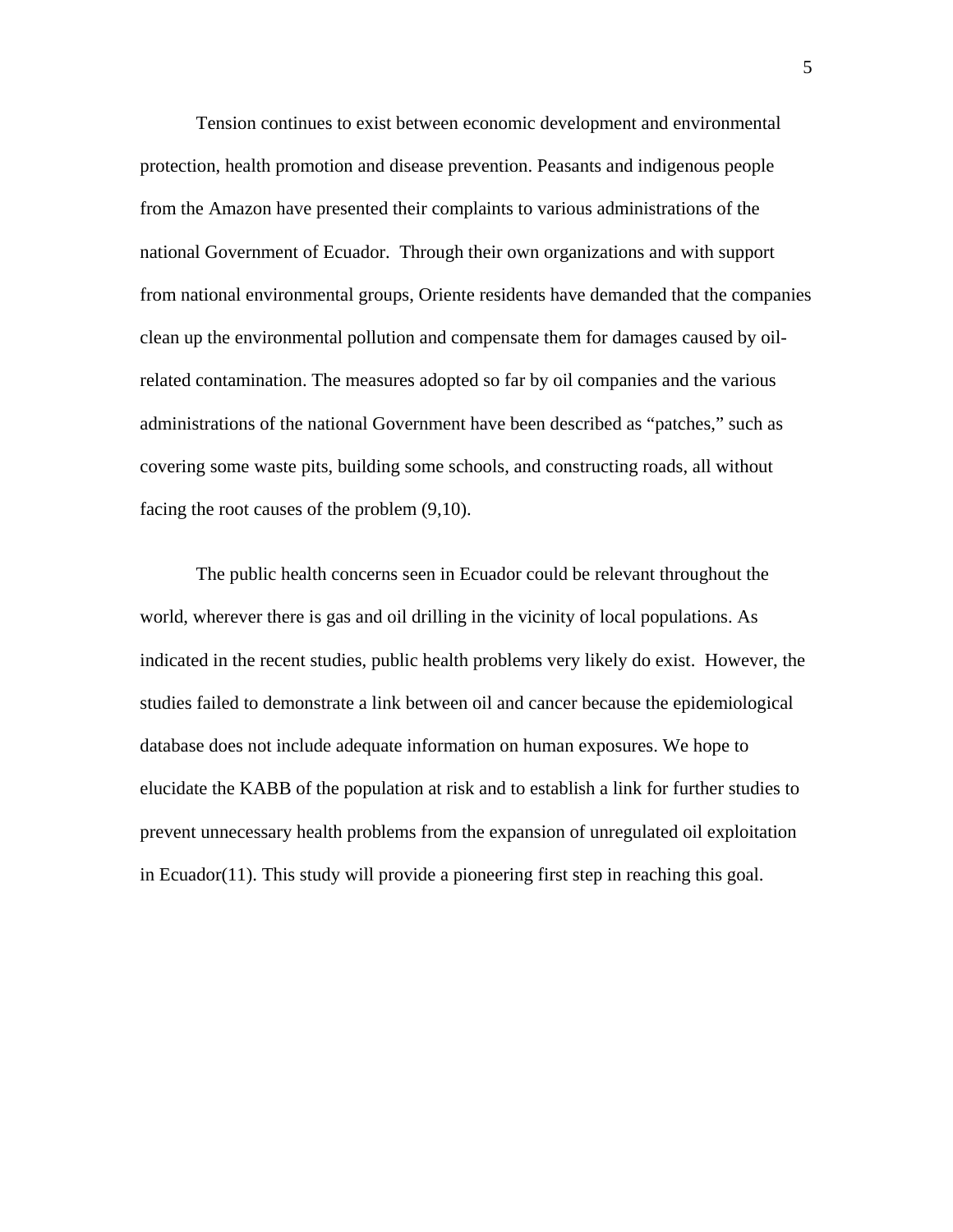#### **METHODS:**

1. Written surveys with questionnaires and face-to-face-interviews were conducted in the various regions of Ecuador. The interviewees included physicians, nurses, promotores, shamans, epidemiologists, public health officials, and oncologists. Surveying and interviewing questionnaires (see appendix 1) were conducted in Spanish and later translated into English. The questions are composed of a combination of Likert-Scale type and open-ended ones. A total of 25 questions were utilized, they targeted areas such as demographics and training background; the subjects' knowledge, attitudes, and beliefs toward health, cancer; and the effects of petroleum drilling on socioeconomic and health issues.

2. Dr. Dale Alverson, our mentor, made a preliminary trip to the Equador on 7/05/25 to 7/15/05 for establishing contact with the local UTE counterparts: professors and students. From 6/11/06 to 7/01/06, we conducted our interviews and surveys in Quito, the capital of Ecuador, and the Oriente region of the remote rural areas. Upon our return, our subsequent communications were obtained through our counterparts via Telehealth, Video-Telephone-Conference, and Internet.

#### **RESULTS:**

A total of 26 interview-surveys were conducted, of which 24 of them were face-to-face with tape-recording device simultaneously, the remaining two were given to the interviewees and returned at a later time.

#### **Demographically:**

Physicians: 18 total Nurses: 1 Promotores: 7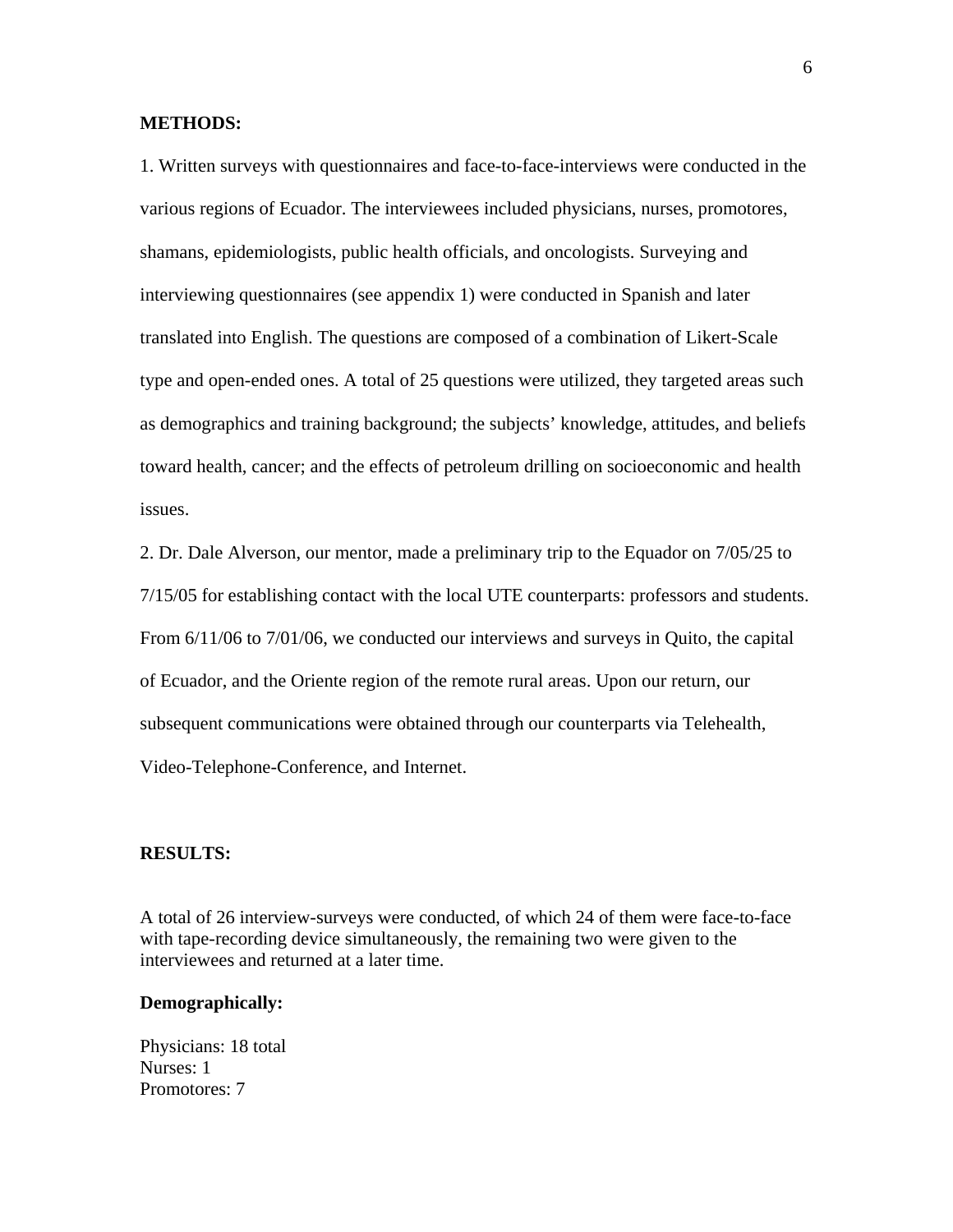Epidemiologists: 2 out of 18 total Oncologists: 3 out of 18 total

All other physicians were of general medicine background.

The KABB results we surveyed western-trained physician and compare the responses with rural areas in the Oriente (Nuevo Roca Fuerte, Zumbahua, Chiru Isla, San Vicente)

#### **Questions pertaining to Knowledge/training: (Questions 1 to 7)**

All of MD's went through 6 to 8 years of medical school plus residency training, most indigenous healers learn by apprenticeship, from 1-2 years of basic first-aide and traditional training to 10 to 20 years of experience on the filed. There was one indigenous healer who had a few years of medical training in a formal university.

#### **Questions pertaining to beliefs toward health problems in general: (Questions 8 to 13 and 24)**

In Quito, the following were mentioned: HTN, DM, CHF, Dyslipidymia, lack of nutrition, lack of exercise, tobacco and alcohol use, TB, parasites, respiratory infections, sexually transmitted diseases, increased stress, lack of funding and resources, uterine ,breast, stomach, testicular, lung, and prostate cancers.

In Oriente areas, the following were mentioned:

Lack of water sanitation, malaria, snake bites, resistant TB, malnutrition, trauma, parasites, dengue fever, diarrhea, fever, mycosis, leshmaniasis, alcoholism, cardiac and respiratory diseases, pregnancy complications, congenital birth defects, multiparity, UTI, menorrhagia, dermatitis, anemia, lung and cervical cancer, depression, lack of education and preventive healthcare.

#### **Questions pertaining to Beliefs /attitude toward cancer: (Questions 14 to 18)**

Responses range from of no concern of cancer in Quito and those rural areas not being explored, to being a major concern and endemic in areas near the drilling sites. In areas mainly served by indigenous healers, the concept of cancer was not very clear to them, as reflected in responses obtained. As for reporting of cancer to a national registry, the responses were not very congruent or consistent.

#### **Questions pertaining to attitude toward petroleum drilling: (Questions 22 to 24)**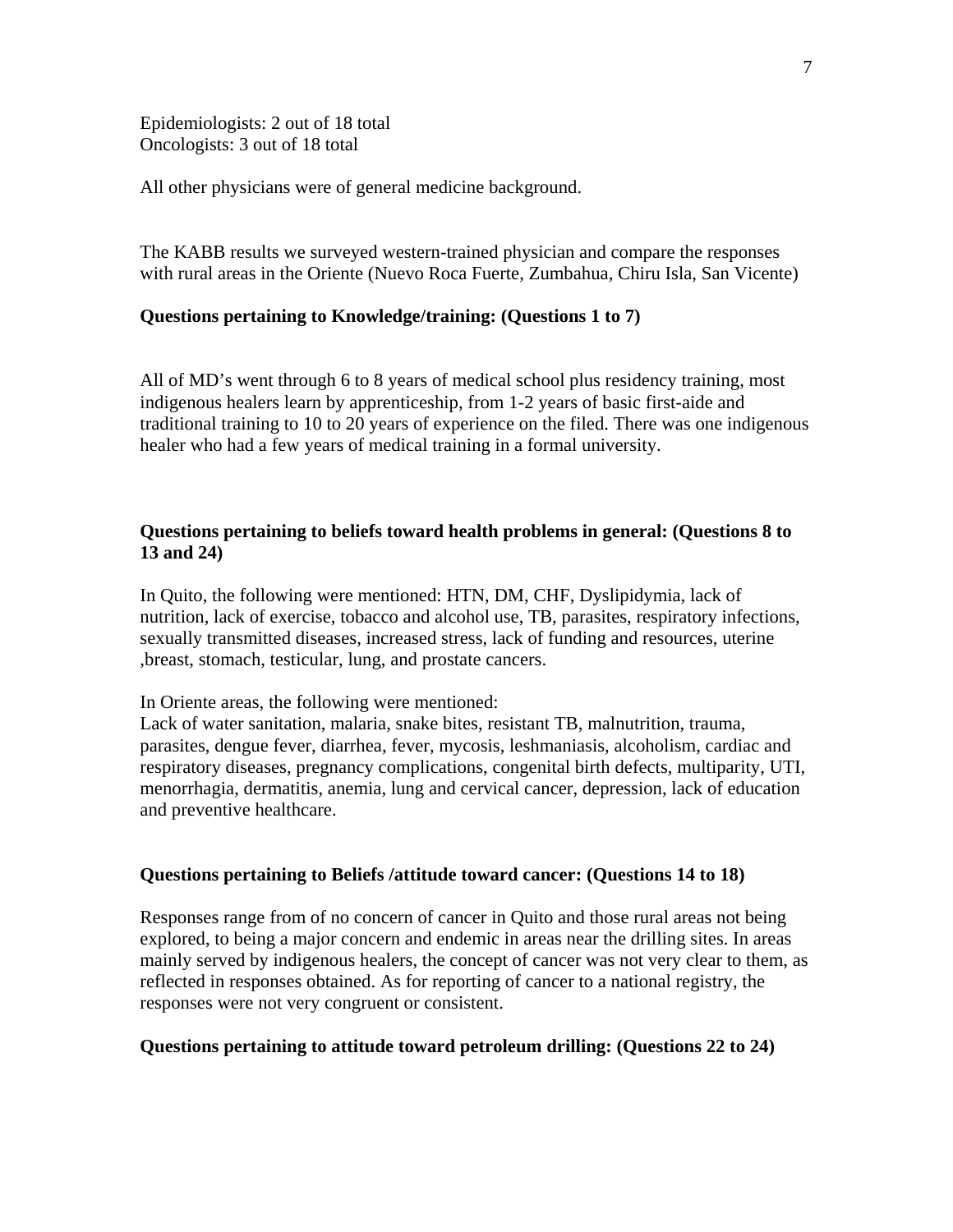Most responses from Quito and rural areas reflected concerns with environment and economic developments, the health issues were less of an issue by comparison. The attitudes toward the petroleum companies ranged from welcoming the economic development to outright indignant feeling of being exploited.

When asked about the leadership of the community, the responses range equally from politicians, ministry of public health, clergy, and indigenous healers, none of the westerntrained physicians considered themselves as ones who hold leadership. The responses also reflected a strong mistrust of the public officials and politicians. Corruption of these officials was of a major concern of the people.

#### **DISCUSSION:**

- 1. Obstacles to achieving overall objectives.
- 2. Common themes found in all locations when determining the KABB of Ecuadorean people toward health and petroleum drilling.
- 3. Possible solutions and potential for telehealth intervention.
- 4. What we have learned from this experience as medical students.

#### 1. Obstacles to achieving overall objectives:

To compare KABB in metropolitan area versus the rural areas as well as the westerntrained healthcare providers vs traditional healers proved to be an enormous task, the sample size was small and not all eight groups of indigenous tribes were surveyed (Provinces of Sucumbios, Orellana, Napo, Pastaza, Morona Santiago, and Zamora-Chinchipe.) due to time constraints and the vast amount of territories occupied by these tribes. However, although not all of the Oriente regions were surveyed, the population of 500,000 total as estimated by the Ecuadorian government, only represented 4.5% of the total population of Ecuador. Due to small sample size, the link between cancers and petroleum drilling is not representative and can not be determined at this time.

#### 2. Common themes found:

- Lack of nutrition, sanitation, education, and resources.
- Infections and preventable diseases.
- Mistrust of government and business leadership.

3. Possible solutions and possible applications of telehealth.

-Lack of nutrition- This problem was mentioned as a health problem consistently by providers of all levels in the various geographic locations. There are two models we've found for providing sustainable, economic sources of protein and nutrition in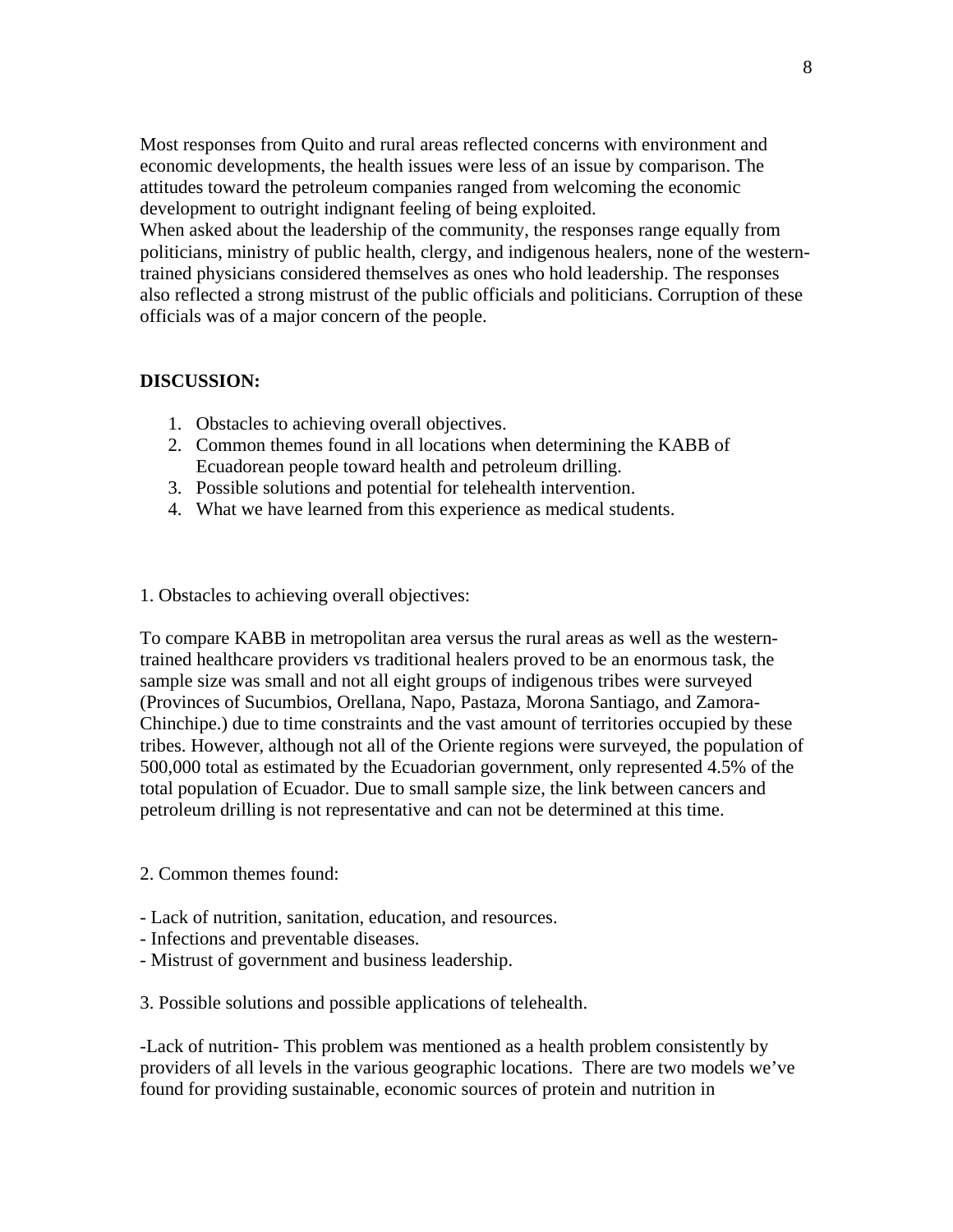impoverished rural areas. One is planting of beans, which may or may not be a problem with rainforest soil, but it is an inexpensive and easy way of providing protein. The other is fishery which is currently being used in Africa by the US Peace Corps and the World Health Organization with some success. Recent publications of The Plant Journal (12) in which the Rutgers University reported a development of a new corn that is rich in protein can also be utilized. In New Mexico, we can also utilize our expertise on agriculture, and our current connection with UTE, it would be possible to use telehealth to further research this issue and educate providers on instillation of one of these or similar programs.

-Lack of sanitation- Again sanitation, especially water sanitation was noted as a problem consistently and there are also options for further research/intervention/application of telehealth in this area as well. Cal Berkely has started research installing UV filters to household watrer barrels. These filters cost as little as 5\$. According to Presentation at the Convention of the Illinois Chapter of Sister City International Hanover Park, Illinois on Friday, April 23, 2004 there are a number of technologies that can be employed to produce and distribute clean and safe drinking water, and to collect, treat and dispose of sanitary waste in urban centers. In treating surface water, for example, the technology can range from something as simple as slow sand filters, which require relatively large land area, , and very little chemicals, to exotic treatment processes that might include membrane filtration, ozonization, UV ray disinfection, etc. In the sanitation sector, the technology can range from a simple Ventilated Pit Latrine, to elaborate treatment works that include various pre-treatment processes, biological filters, sludge treatment facilities, etc. Again with our current connections in Ecuador future research and eventual intervention with the aide of telehealth would be possible.

-Infections- We believe with improvements in nutrition and sanitation, there would be a reduction in infections as well, but telehealth could be used on instituting further education and communication on better diagnosis and tx of infections. This may be more difficult as a lot of this would require more funds for antibiotics and staffs for manning the clinics. Improvements in sanitation and nutrition would undeniably help here as well.

-Mistrust: This was a reoccurring issue on the surveys and is at the root of the problem in many ways we believe. The government and the petroleum companies are felt to be responsible for many of the health problems in the area. There is room for much ecological and medical research into these areas. It is also important to note here that such a widespread mistrust is a problem and could lead to unrest and therefore needs to be addressed. I think we could talk about how the situation in Ecuador and many developing nations is similar to our regions in the US with the Native Americans 50-100 years ago. There are a lot of opportunities for research with our native people on their attitudes and beliefs toward our state and national leadership, even with better nutrition and sanitation as compared with Ecuador. More research could also be done on specific reasons the people in rural and urban settings in Ecuador have little trust in their leaders.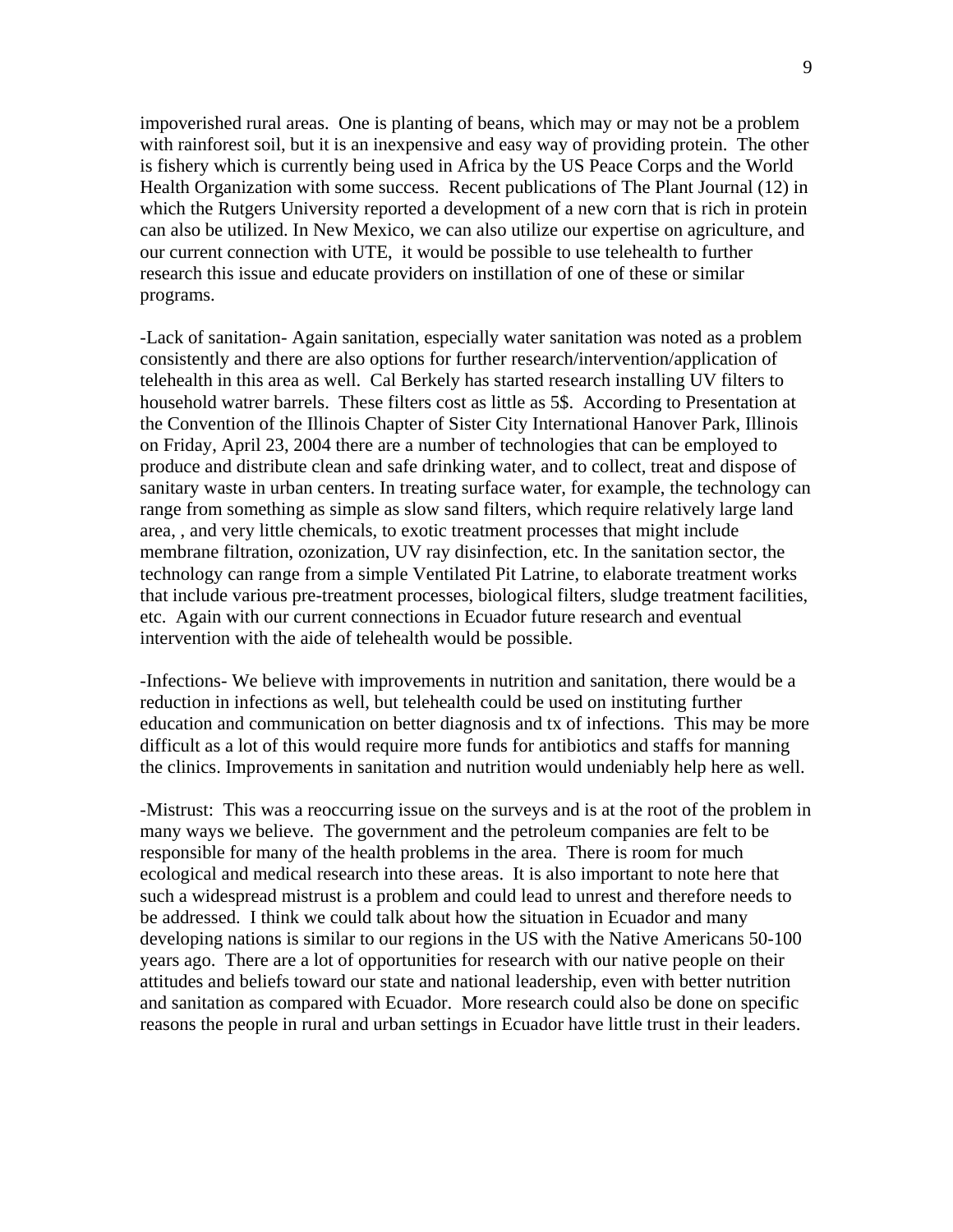-Education: While we did not interview enough promotores to say for certain, it should be noted that 2/8 promotores had either no understanding of cancer or a wrong understanding of it. One promotore admitted to not knowing what cancer was, and one other believed that cancer of the heart was very common in his community. This indicated a possible area of future research, as well as a possible application of telehealth. A larger study on the education, and knowledge of promotores in the rural regions of Ecuador could shed more light on their understanding of basic medical knowledge and interventions. Telehealth could be used in both the application of future studies as well as in the education of health care providers in rural settings in Ecuador.

-Corporate-Social responsibility: Several responses to surveys mentioned a negative impact on health, environment and the economy in Ecuador by the petroleum companies. Once again secondary to small sample size it is impossible to make real conclusions on this topic, but it should be noted as well that Ecuador is home to many indigenous cultures, with their unique foods, customs, medicine etc. As these are replaced by western culture it is impossible to predict the consequences on the health of Ecuador's indigenous people. The implications however are concerning. Here in the southwest region of America we have seen the effect a sudden cultural change can have on indigenous people, as we are still dealing with the problems of diabetes, poverty, alcoholism, as well as limited access to health, education, and employment that have afflicted our own native populations. The cost both in morbidity, mortality, and economically has been high. According to the CDC the average health care cost for a person with diabetes in 1997 was \$10,071. The CDC also estimates that American Indians are 2.8 times more likely to develop diabetes than a Caucasian American. (13)(14) The Navajo tribe alone is estimated to have 1/4 million people and so the cost of diabetes alone in this population is substantial. In Ecuador, the indigenous people are facing a similar cultural change and the health ramifications may be equally costly. Further study into changes in diet, lifestyle, and beliefs, as well as poverty rates and health problems of these peoples is important. Telehealth could be used in cooperative research between investigators in the U.S. and Ecuador as well as in the proper training for prevention and treatment of health problems.

4. What we have learned from this experience as medical students:

1. Health problems are becoming globally important in terms of their rippling or butterfly effects which transmit via various conduits with or without our control as we interact, that no nation can be totally exempt from either the beneficial or deleterious contributions from all of us.

2. In helping other less-fortunate nations to reach the standards of care measured by most developed countries, we in turn, help ourselves and the future generations to have better health, environment, and possibly world peace. We have learned so much from the local medical personnel and indigenous healers' view of healthcare and the way of life, it certainly broadened our horizon and truly transformed us.

3. Telehealth and telemedicine will play a significant role in implementing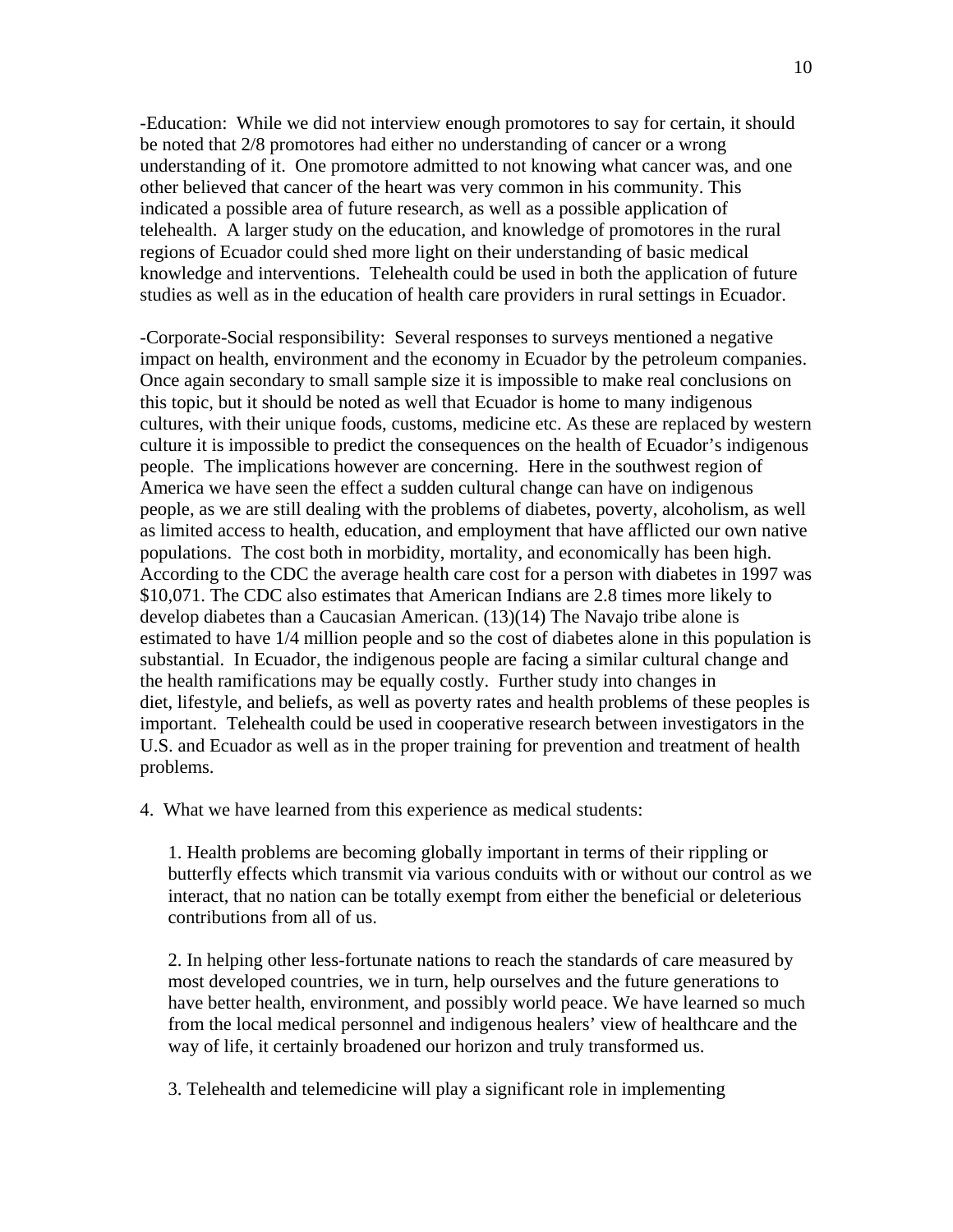networking of all resources to enhance a global community and therefore, the equal access and distribution of healthcare worldwide.

#### **ACKNOWLEDGEMENTS:**

We wish to express our appreciation to Dr. Alverson and his staff members at the UNM Center for Cybermedicine and Telehealth. To Drs. Nina Wallerstein and Bill Wiese of UNM Public Health Department for their support and consultation. Also, to our counterparts in UTE, Ecuador, Drs. Ricardo Hidalgo, Gonzalo Cartagenova, and Manuel Sempertequi.

#### **REFERENCES:**

1. San Sebastián M.,Hurtig AK. Oil exploitation in the Amazon basin of Ecuador: a public health emergency. Rev Panam Salud Publica/Pan Am J Public Health 15(3), 2004

- 2. Kimerling J. Rights, responsibilities, and realities: environmental protection law in Ecuador's Amazon oil fields. Southwestern J Law Trade Americas. 1995; 2(2):293– 384.
- 3. Unión de Promotores Populares de Salud de la Amazonía Ecuadoriana. Culturas bañadas en petróleo: diagnóstico de salud realizado por promotores. Quito: Abya-Yala; 1993.
- 4. Centro de Derechos Económicos y Sociales. Violaciones de derechos en la Amazonía Ecuatoriana. Quito: Abya-Yala; 1994.
- 5. San Sebastián M, Armstrong M, Stephens C. The health of women who live near oil wells and oil production stations in the Amazon region of Ecuador] Rev Panam Salud Publica. 2001;9:375–84.
- 6. San Sebastián M, Armstrong M, Stephens C. Outcome of pregnancy among women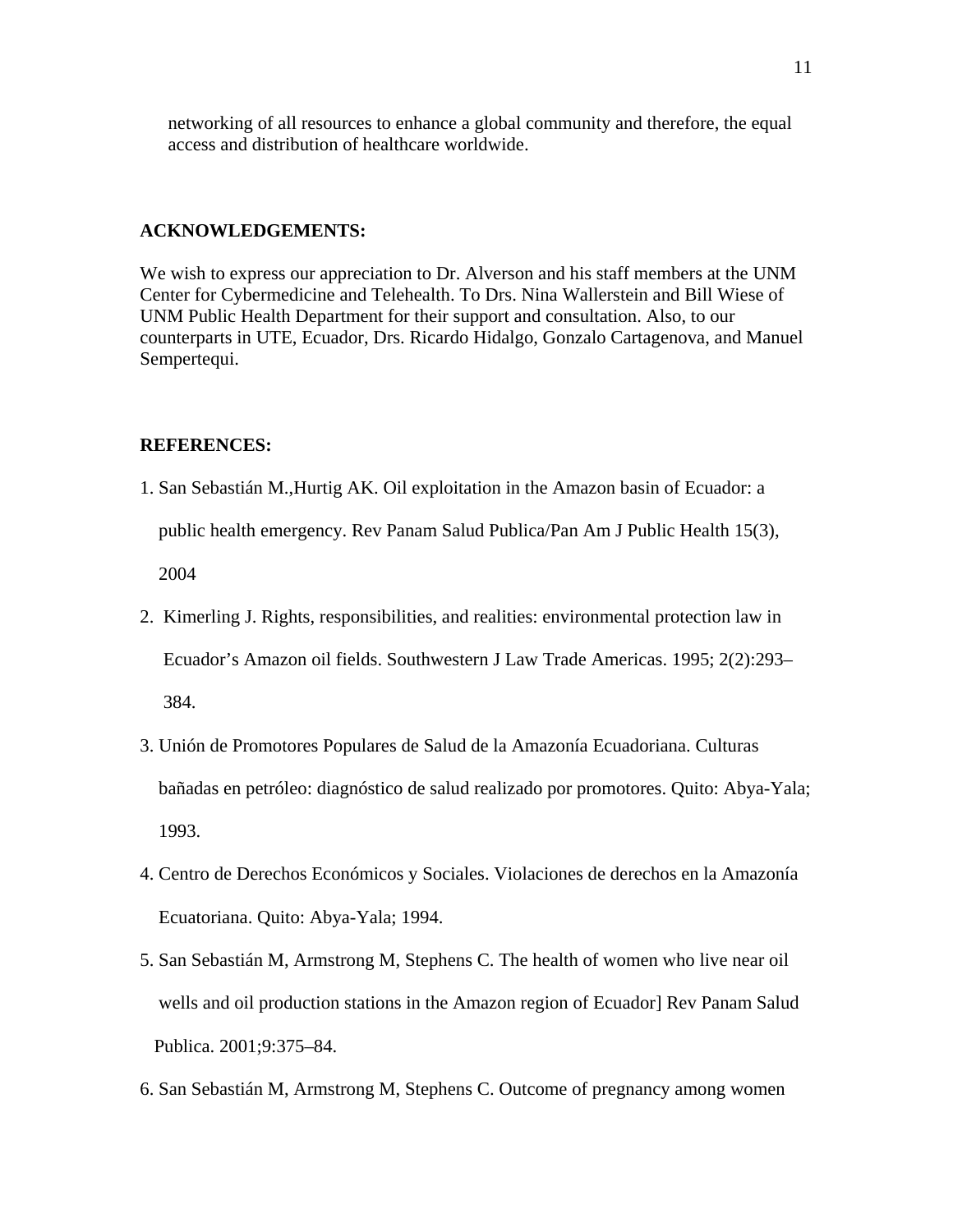living in the proximity of oil fields in the Amazon basin of Ecuador. Int J Occup Environ Health. 2002;8:312–9.

- 7. San Sebastián M, Armstrong M, Cordoba JA, Stephens C. Exposures and cancer incidence near oil fields in the Amazon basin of Ecuador. Occup Environ Med 2001;58:517–22.
- 8. Hurtig AK, San Sebastián M. Geographical differences of cancer incidence in the Amazon basin of Ecuador in relation to residency near oil fields. Int J Epidemiol 2002;31:1021–7.
- 9. Varea A, Ortiz P, eds. Marea negra en la Amazonía: conflictos socioambientales vinculados a la actividad petrolera en el Ecuador. Quito: Abya-Yala; 1995.
- 10. Frente de Defensa de la Amazonía. La Texacontaminación en el Ecuador. Lago Agrio, Ecuador: Frente de Defensa de la Amazonía; 1999.
- 11. Acción Ecológica. Amazonía por la vida. Available from: [http://www.accion](http://www.accion/) ecologica.org/petroleo.htm
- 12. The Plant Journal. vol 30, number 4, May 2002.
- 13. CDC.gov/diabetes
- 14. www.census.gov/population/estimates/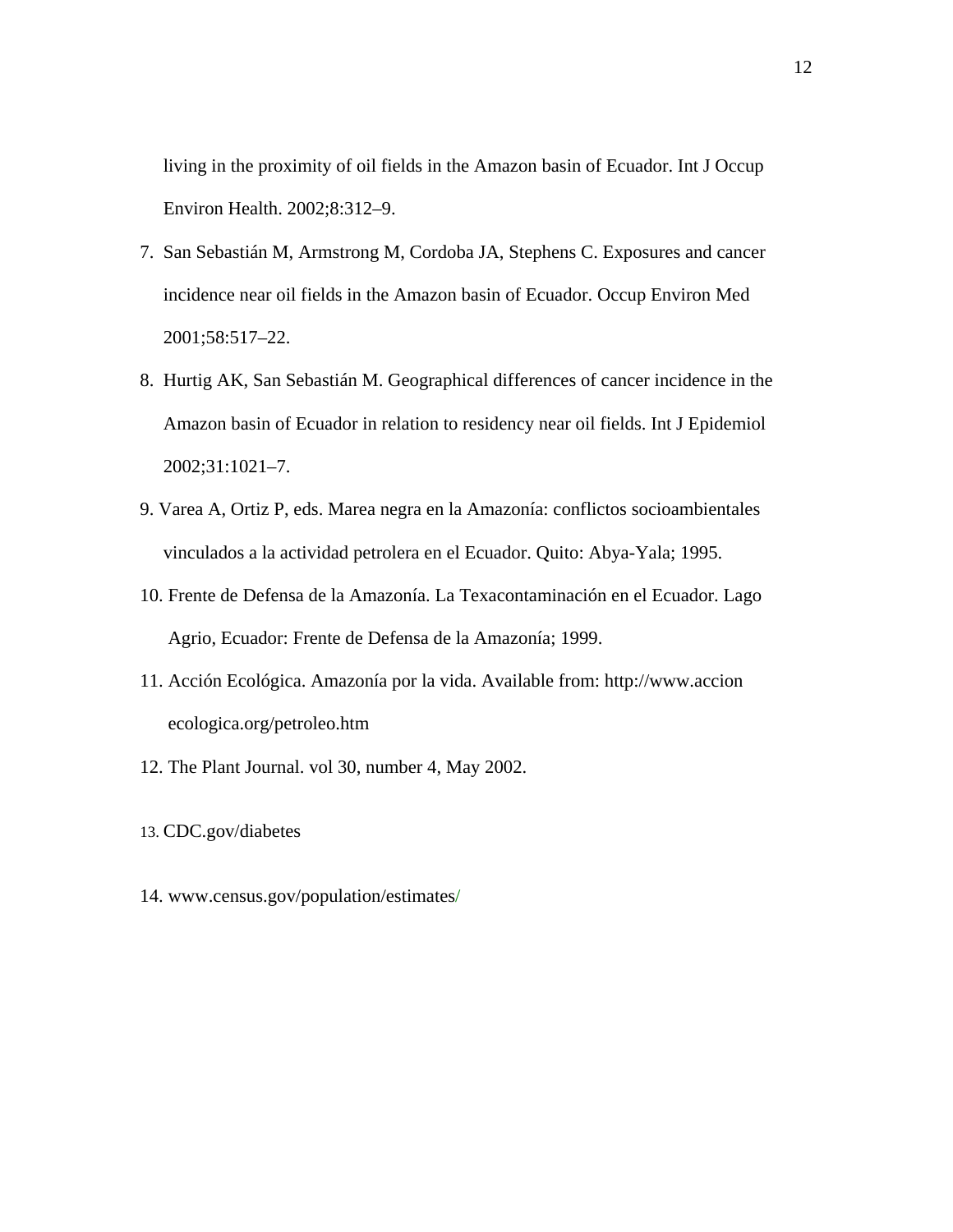# Appendix A

## **Survey Questionnaires**

We are privileged to be here and thank you for allowing us to take part in your community activities. We are a group of medical students from the University of New Mexico, Albuquerque, NM, USA. We are conducting a survey to enable us to better understand the cultural perspective of the Ecuadorean people in your region on health, environment, and economy. Your response is voluntary and the data we obtain from you will be kept confidential. The reporting of the data will be anonymous and when applicable, be linked only to the region in general but not to any individuals. Thank you.

*Nos sentimos muy privilegiados por estar aquí. Gracias por permitirnos tomar parte en las actividades de su comunidad. Nosotros somos un grupo de estudiantes de medicina de la Universidad de Nuevo México, Albuquerque, NM, EEUU. Estamos haciendo una encuesta para poder entender mejor la perspectiva cultural de las personas ecuatorianas en su región sobre la salud, el ambiente, y la economía. Su respuesta es voluntaria y los datos que obtenemos de usted se mantendrán confidencial. La cobertura de los datos será anónima y cuándo aplicable, ser ligado solamente a la región en general pero no a ningún individuo. Gracias.* 

**Date and signature of consent for interview:**  *Fecha y la firma del consentimiento para la entrevista*:

**Location of interview:**  *La ubicación de entrevista:* 

**\_\_Quito, \_\_Nuevo Roca Fuerte \_\_ Zumbagua \_\_Other:** 

I would like to ask you some personal questions in order to understand better the health concerns of people in this area and your work.

*Con su permiso, me gustaría hacerle una serie de preguntas personales para poder entender las preocupaciones de la gente acerca la salud en esta área y para también aprender más de su trabajo.*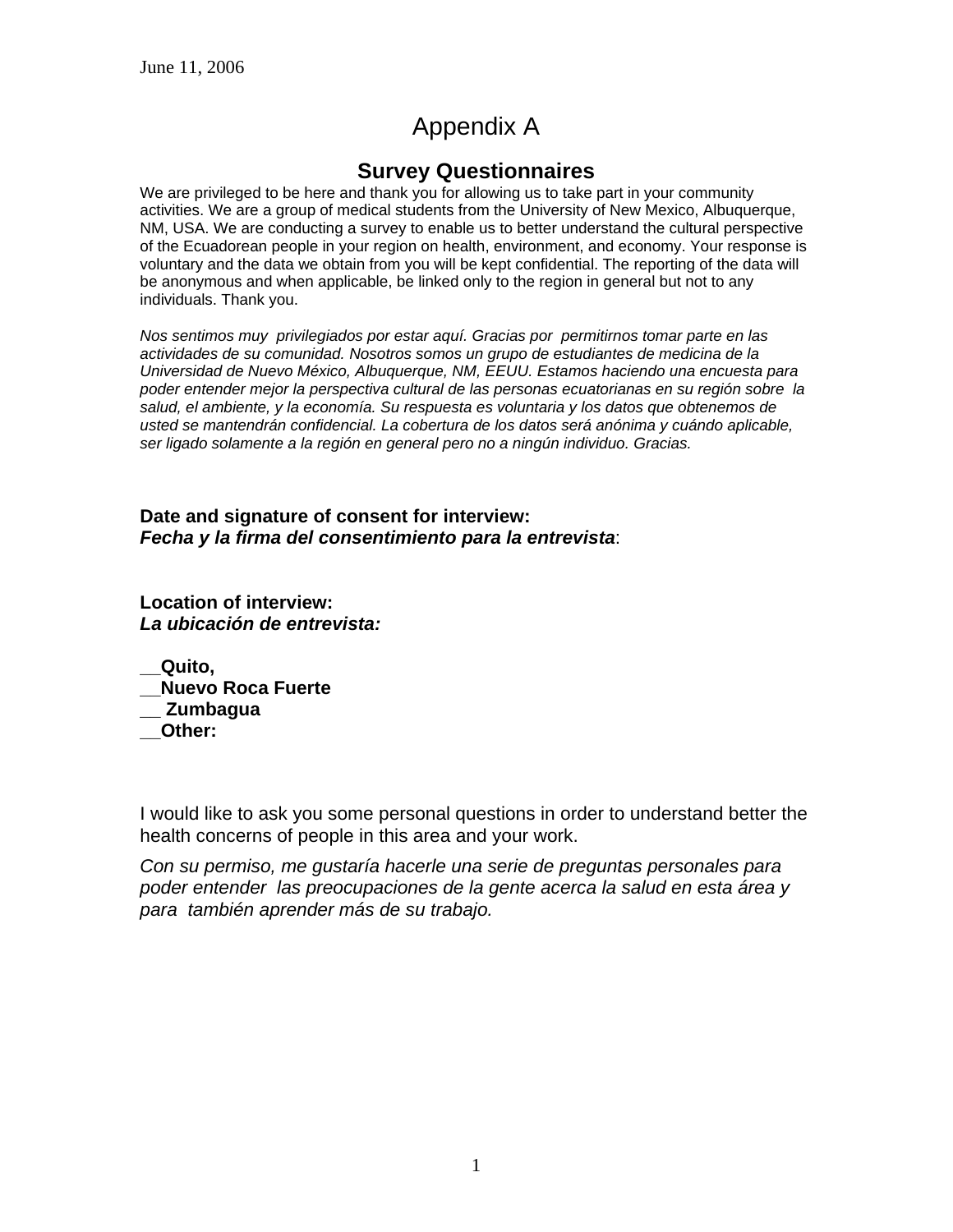1. How long have you been practicing in the community? ¿*Cuanto tiempo ha estado practicando en su comunidad?*   $\_\_\_\$ 1-5 yrs,  $\_\_6$ -10 yrs,  $\_\_\$ 10-20 yrs,  $\_\_\_\$ >20 yrs.

2. Do you work in your community of origin? *¿Trabaja usted en su comunidad de origen?*   $\rule{1em}{0.15mm}$   $\qquad$   $\qquad$   $\qquad$   $\qquad$   $\qquad$   $\qquad$   $\qquad$   $\qquad$   $\qquad$   $\qquad$   $\qquad$   $\qquad$   $\qquad$   $\qquad$   $\qquad$   $\qquad$   $\qquad$   $\qquad$   $\qquad$   $\qquad$   $\qquad$   $\qquad$   $\qquad$   $\qquad$   $\qquad$   $\qquad$   $\qquad$   $\qquad$   $\qquad$   $\qquad$   $\qquad$   $\qquad$   $\qquad$   $\qquad$   $\$ \_\_\_Sí, \_\_\_No If not, where are you from?  *Si no, ¿De dónde es usted?* 

- 3. What is your age? *¿Cuántos años tiene?*  \_\_18-25, \_\_26-35, \_\_36-35, \_\_45-55, \_\_>55 y/o.
- 4. A. Where were you trained \_\_\_\_\_\_\_\_\_\_\_\_\_\_\_\_\_\_\_\_\_\_\_\_\_\_\_\_\_\_ *¿Dónde entreno? \_\_\_\_\_\_\_\_\_\_\_\_\_\_\_\_\_\_\_\_\_\_\_\_\_\_\_\_\_\_* 
	- B. What kind of training did you receive?  *¿Qué clase de entrenamiento recibió?*

 \_\_ MD \_\_PA, \_\_RN \_\_Promotores, \_\_Shaman, \_\_*Médico \_\_Assistente \_\_\_Enfermeria \_\_ Promotores \_\_Shaman de médico* 

\_\_Other. Please specify\_\_\_\_\_\_\_\_\_\_\_\_ *\_\_\_Otro- Por favor de especificar\_\_\_\_\_\_\_\_\_\_\_* 

• Can you tell me how long your training lasted and what were some of the materials that they taught you? *¿ Podría contarme cuanto duro su entrenamiento y cuales fueron algunas de las materias que les enseñaron?*  Length of time\_\_\_\_\_\_ *Plazo de tiempo \_\_\_\_\_* 

Materials: *Materias:*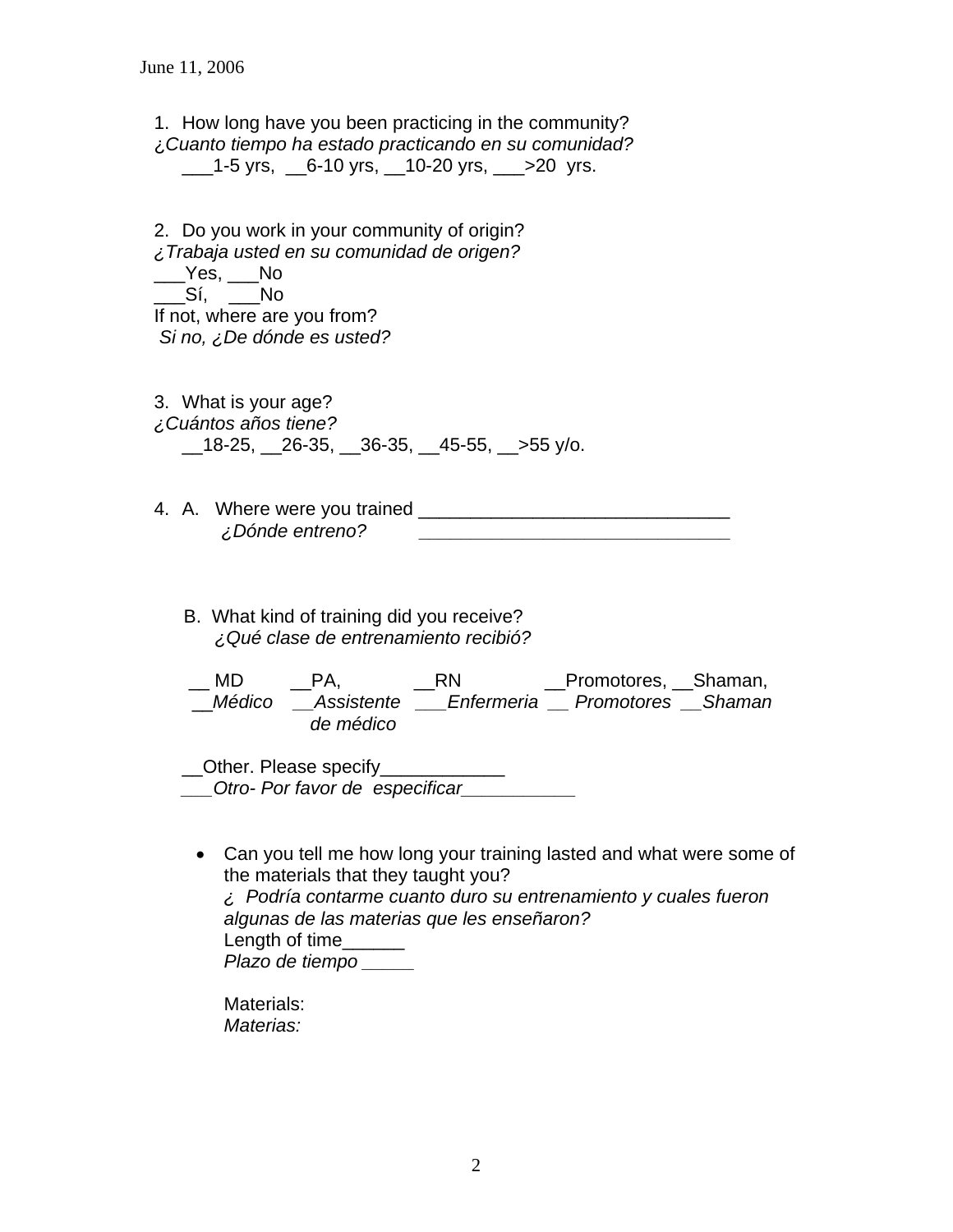• What motivated you to pursue this career path?

*¿Qué le motivó para seguir esta carrera?* 

- 5. What are your responsibilities in the community?
- *¿ Cuáles son sus responsabilidades en la comunidad?*

6. How many communities do you serve? *¿Cuántas comunidades sirve usted?*   $\_1, \_2$  to 3,  $\_3$  to 5,  $\_5$ 

Which ones are they?: *¿Cuáles son?:*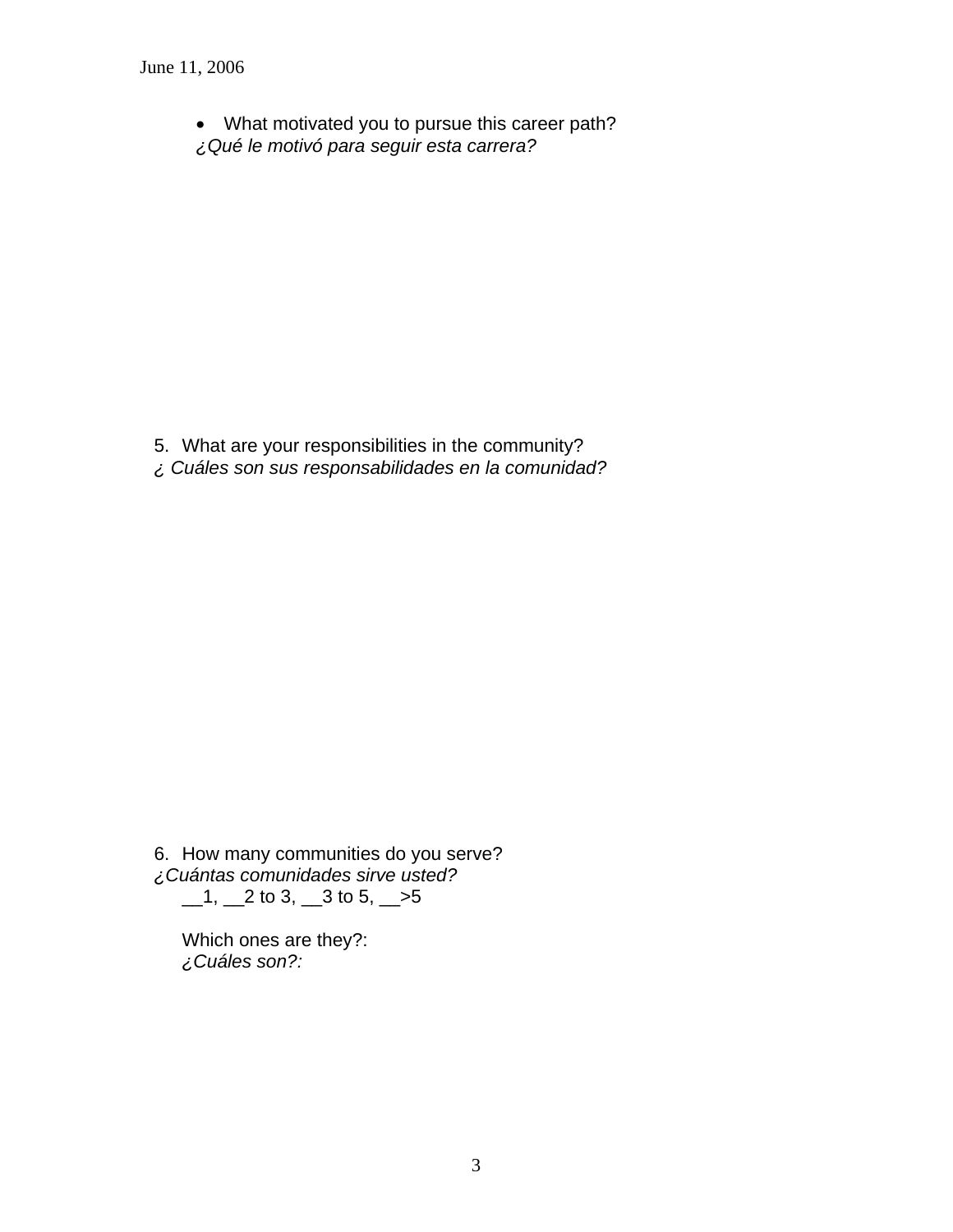7. How many patients do you see per week? *¿Cuántas personas atiende por semana?*   $\_10, \_11-20, \_21-30, \_30$ 

8. Who do people go to first for their general health concerns? *¿Con quién van las personas primero cuando tienen preocupaciones de su salud?* 

9. Besides you, who else do people see for their health problems? *¿Además de usted, con quien mas va la gente cuando tienen problemas de salud?* 

10. How do you treat the health problems? *¿ Cómo cura las enfermedades de salud?*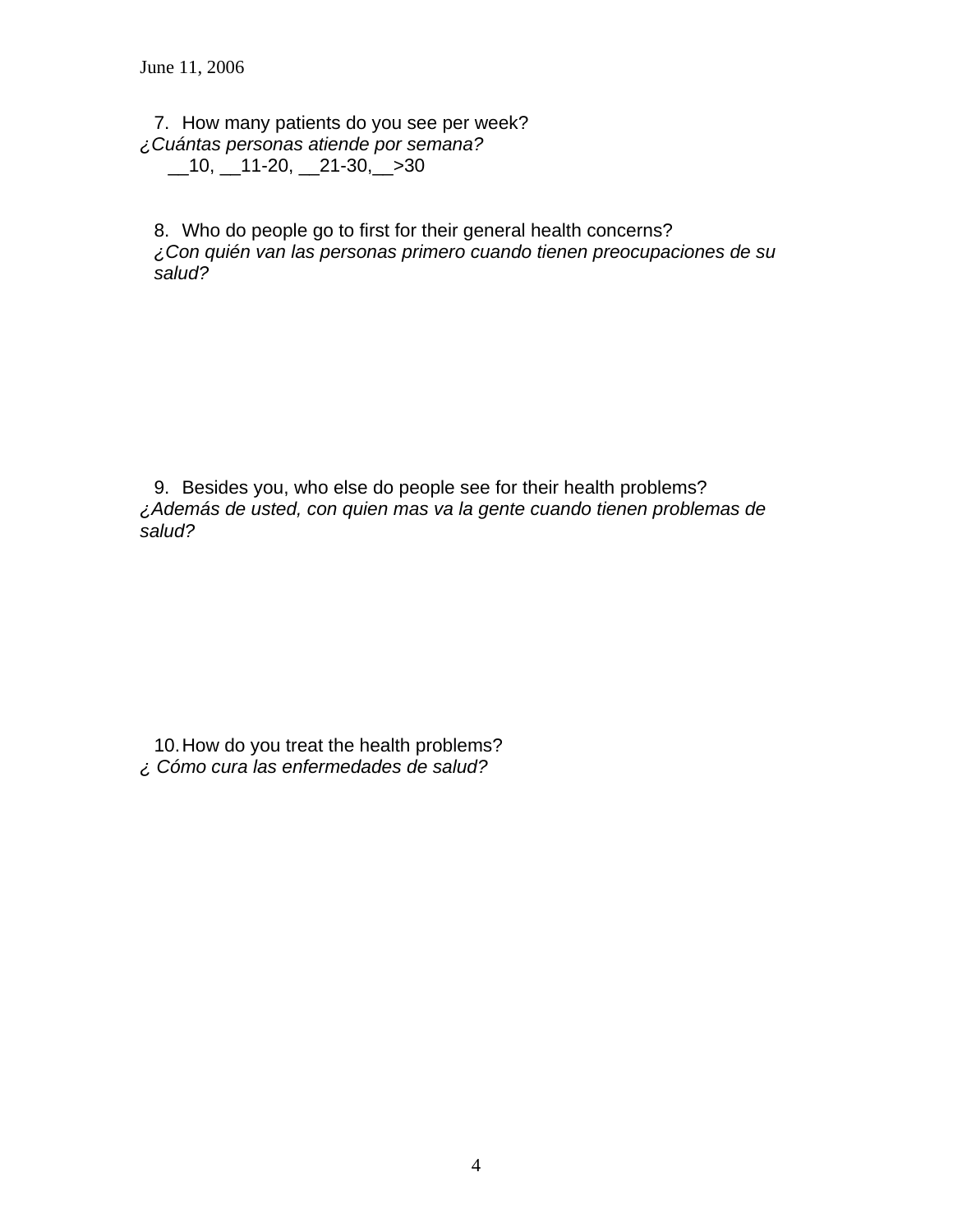11. How would you compare your treatment with other healers; a doctor's / shaman's / promotore's treatment?

*¿Como compararía su tratamiento con otros curadores; doctores/ shaman/ promotores?* 

12. What, in your opinion, are the most serious health problems in the community?

*¿En su opinión, cuales son los problemas de salud más serios en su comunidad?* 

13. What do you think causes these health problems? *¿Qué piensa usted que causa estos problemas de salud?*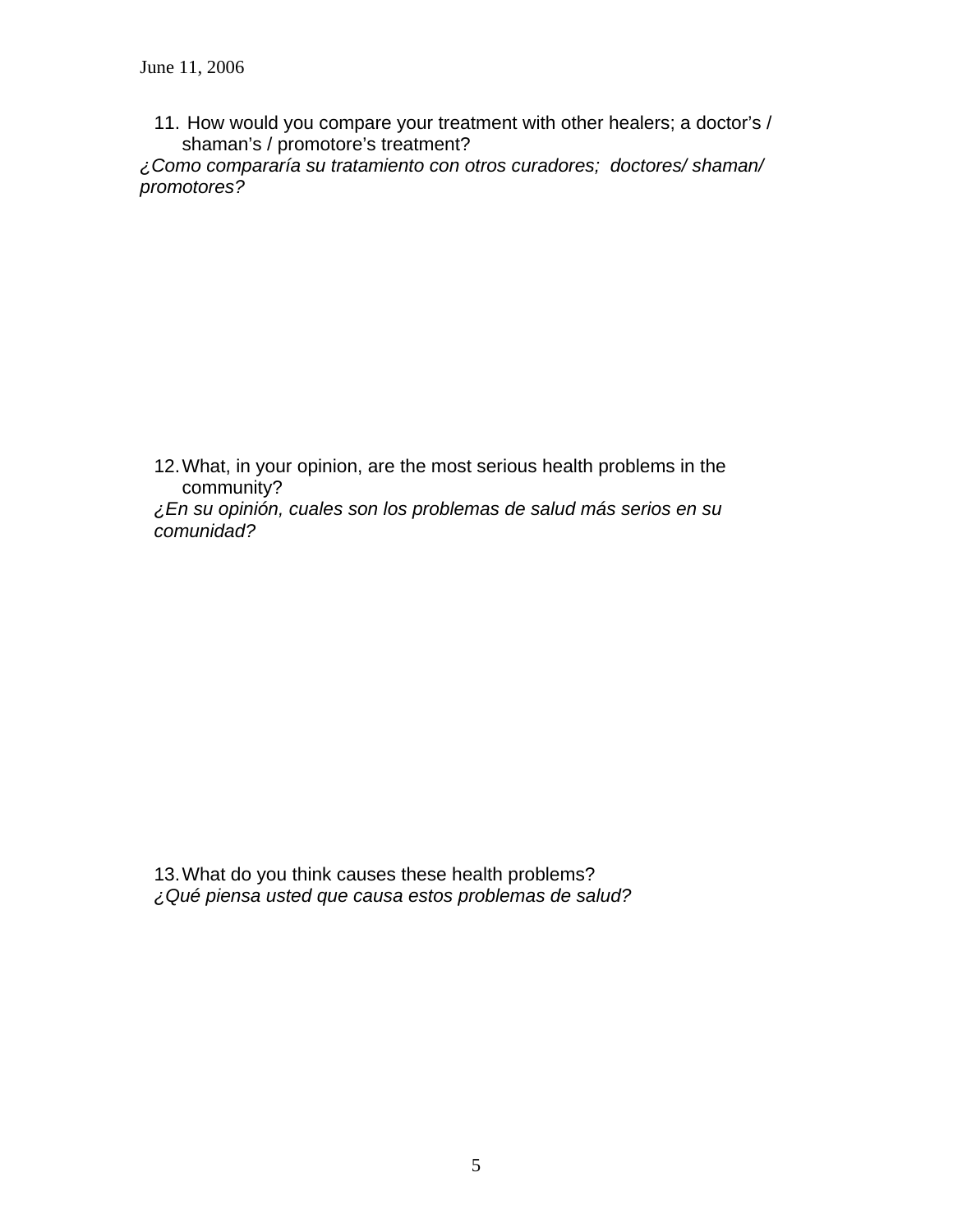14. What is the situation with cancer in your community? *¿ Cuál es la situación del cáncer en su comunidad?* 

 \_\_Not a concern, \_\_Somewhat a concern, \_\_Definitely a concern, \_\_ Endemic *No es una preocupación, \_\_ algo de preocupación, \_\_ definitivamente una preocupació,* 

 *\_\_ endémico* 

15. What are people's perceptions of cancer in your community? *¿Cuáles son la opiniones de la gente sobre el cáncer en su comunidad?* 

16. How often do you treat cancer? *¿Que tan seguido cura a personas con cáncer?*  \_\_Almost never, \_\_Rarely, \_\_\_Occasionally, \_\_\_\_Frequently *\_\_ casi nunca, \_\_ raramente, \_\_ de vez en cuando, \_\_ con frecuencia*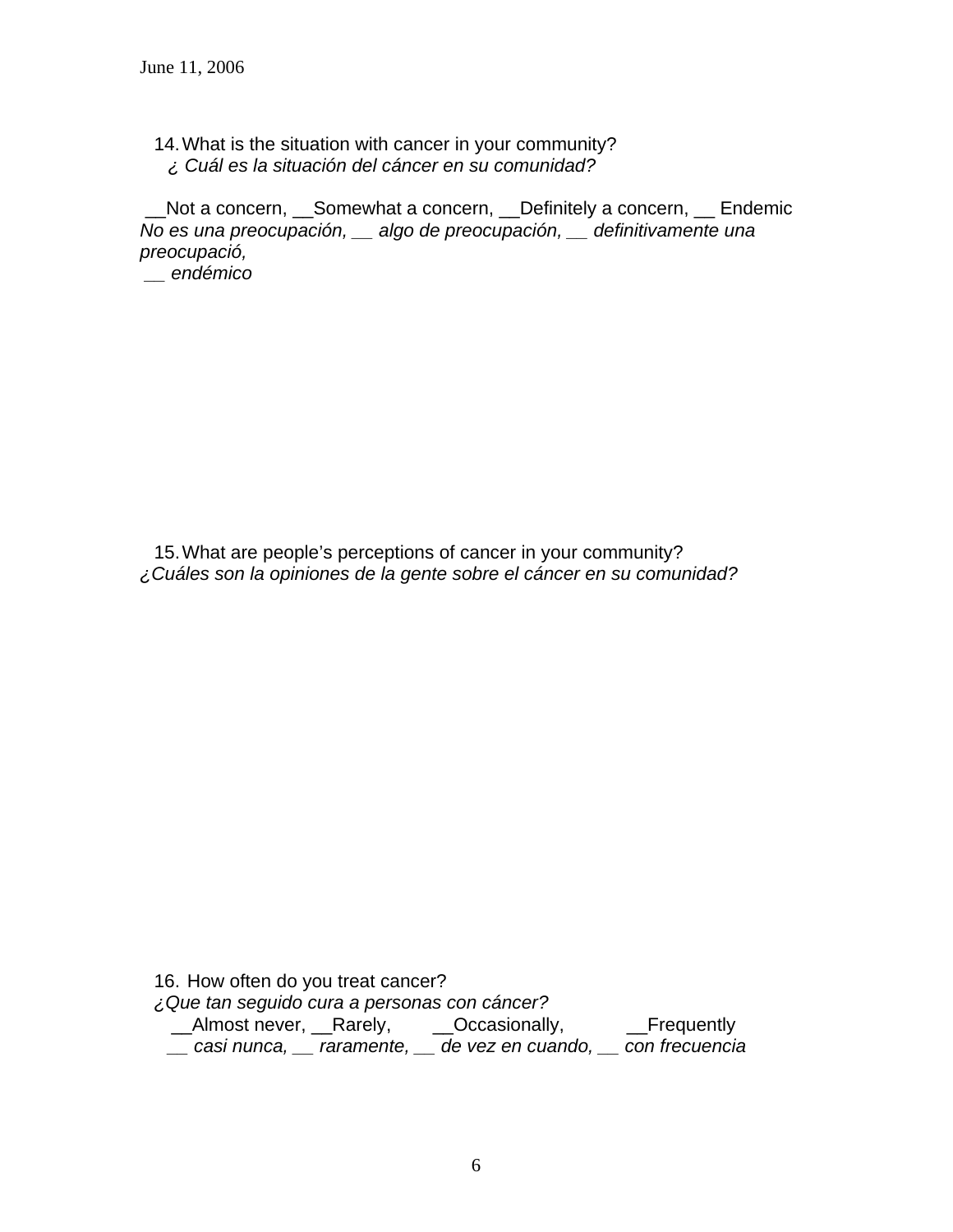17. What is your first hand experience with patients who have cancer? *¿ Cuál es su experiencia directa con pacientes de cáncer?* 

- How have you felt dealing with this type of patients?
- *¿ Cómo se ha sentido lidiando con ese tipo de pacientes?*

• What kind of treatment do you provide for them? ¿ Qué tipo de tratamiento les da a los pacientes con cáncer?

- 18. Are you required to report cancer cases, infectious diseases, etc. to a national database?
- *¿Están ustedes obligados a reportar los casos de cáncer, enfermedades contagiosas, etc. a una base de datos nacional?*

 $Yes$ ,  $No$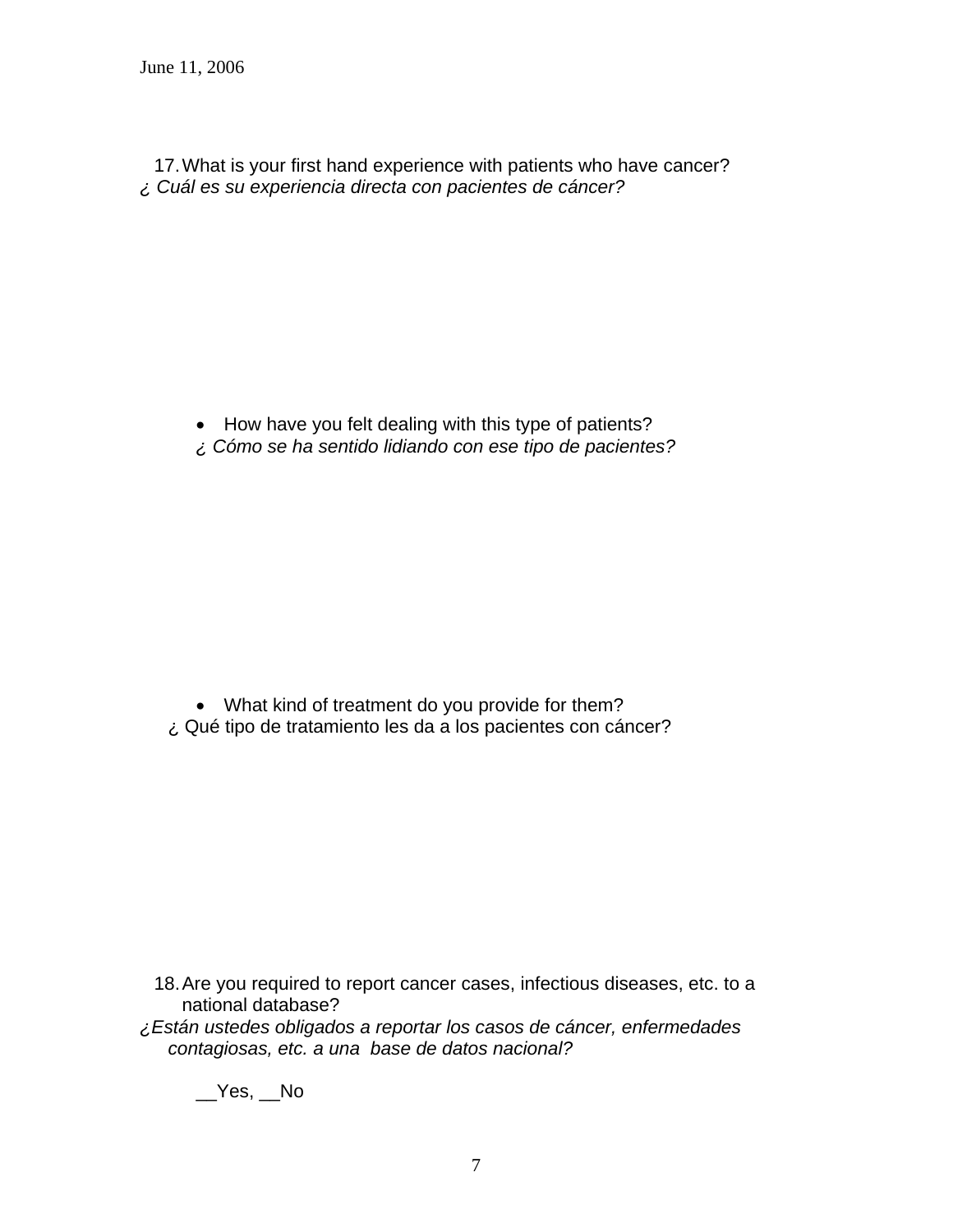- 19. Have you sent your patients to the doctors in the city? (or other health providers)
- ¿*Ha mandado a sus pacientes a los médicos de la ciudad? ( o a otros proveedores de salud*

$$
\underline{\qquad} \text{Yes}, \underline{\qquad} \text{No} \\ \underline{\qquad} \text{S\'i}, \ \underline{\qquad} \text{No}
$$

• If that is the case, under what circumstances? *¿Si ése es el caso, bajo qué circunstancias?* 

20. Does location/transportation ever make this impossible? *¿La ubicación / transporte hace esto imposible?* 

21. What kind of transportation if any is available? *¿Qué clase de transporte está disponible?*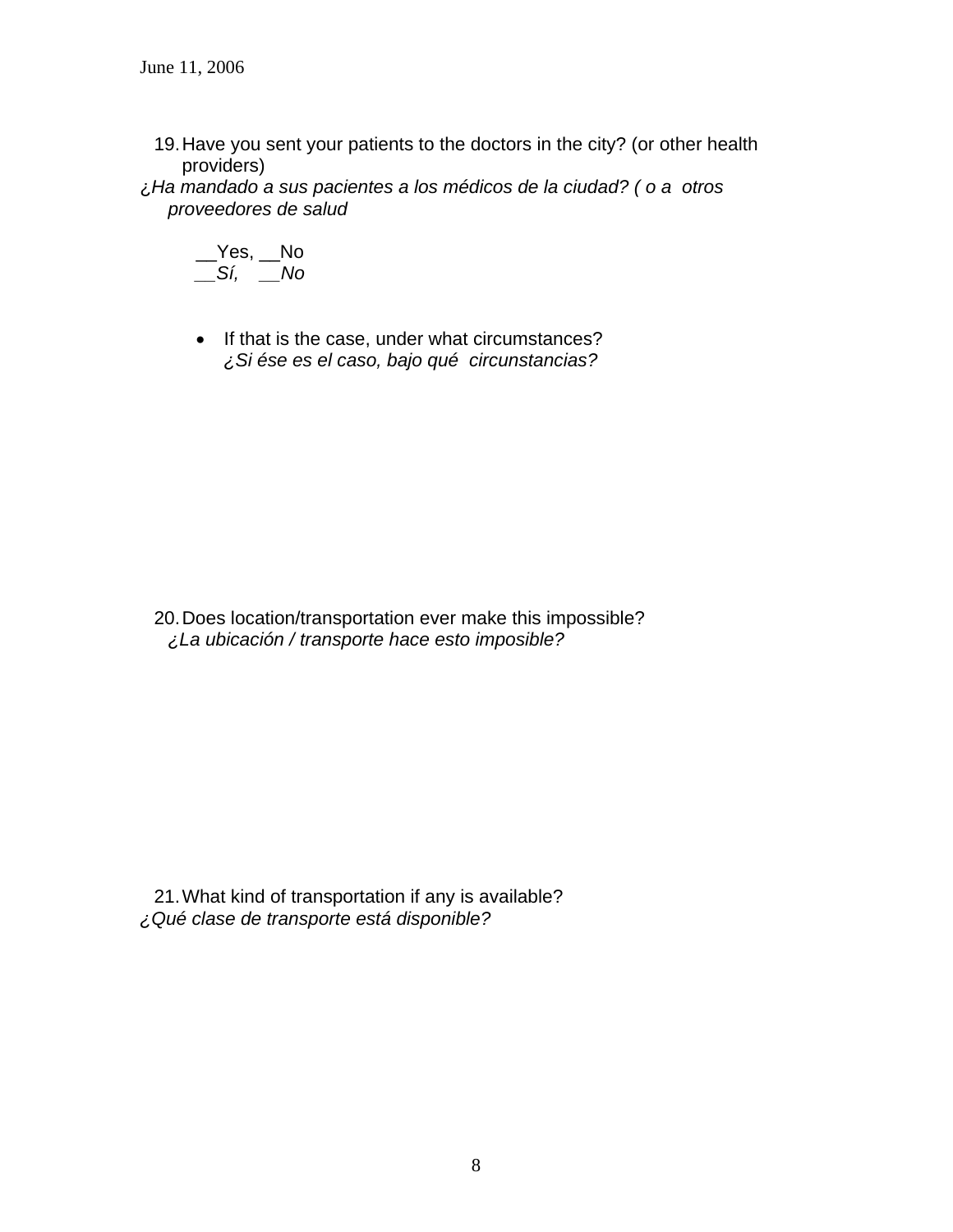22. **A.** In your opinion has the drilling for petroleum affected your community financially?

¿ *En su opinión, las compañías involucradas en la perforación de petróleo han afectado su comunidad financieramente?* 

\_\_Very Little, \_\_Mildly (a little), \_\_ Moderately (some), \_\_ Severely *\_\_Muy poco, \_\_Ligeramente \_\_ Moderadamente, \_\_ Severamente (un poquito) (algo)* 

- If so, how?
- ¿ *si eso es el caso, cómo?*

 **B.** In your opinion has the drilling for petroleum affected your community's environment?

*¿ En su opinión, las compañías involucradas en la perforación de petróleo han afectado el ambiente de su comunidad?* 

\_\_Very Little, \_\_Mildly (a little), \_\_ Moderately (some), \_\_ Severely *\_\_Muy poco, \_\_Ligeramente \_\_ Moderadamente, \_\_ Severamente (un poquito) (algo)* 

- If so, how?
- ¿ si eso es el caso, cómo?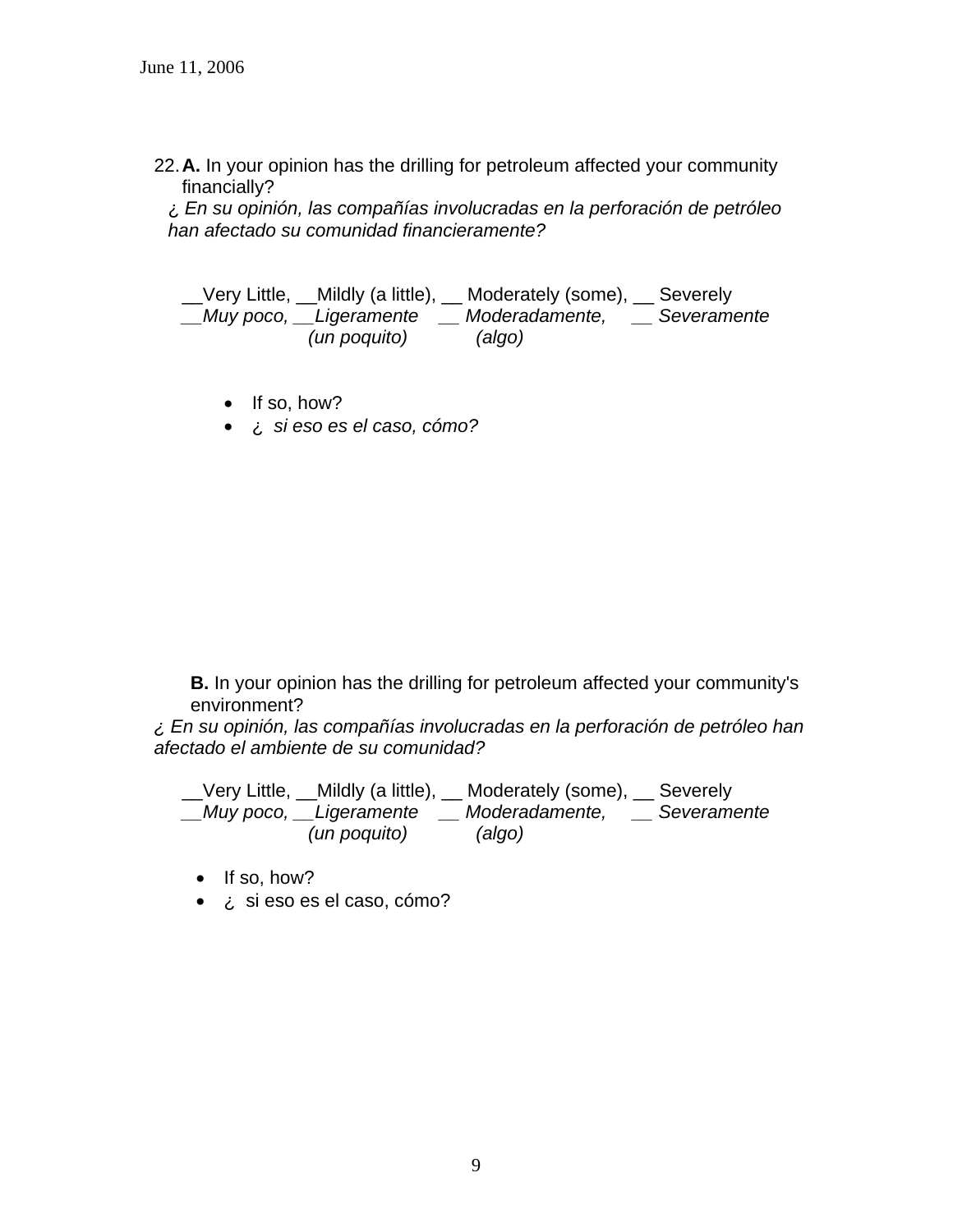**C.** In your opinion has the drilling for petroleum affected your community's health?

*¿ En su opinión, las compañías involucradas en la perforación de petróleo han afectado la salud de su comunidad?* 

\_\_Very Little, \_\_Mildly (a little), \_\_ Moderately (some), \_\_ Severely *\_\_Muy poco, \_\_Ligeramente \_\_ Moderadamente, \_\_ Severamente (un poquito) (algo)* 

- If so, how?
- ¿ si eso es el caso, cómo?

23. Based on financial/environment/health concerns, what is your attitude towards the companies involved in petroleum drilling in your community? *¿Basado en las preocupaciones de financias/ del ambiente/ y de la salud, cual es su actitud hacia las compañías petroleras en su comunidad?* 

\_\_Indifferent, \_\_Somewhat concerned, \_\_Very concerned, \_\_Indignant and outraged. *\_\_Indiferente , \_\_Algo preocupado, \_\_Muy preocupado, \_\_Indignado y ultrajó.* 

- Why do you feel that way?
- *i.* Por qué se siente usted de esa manera?